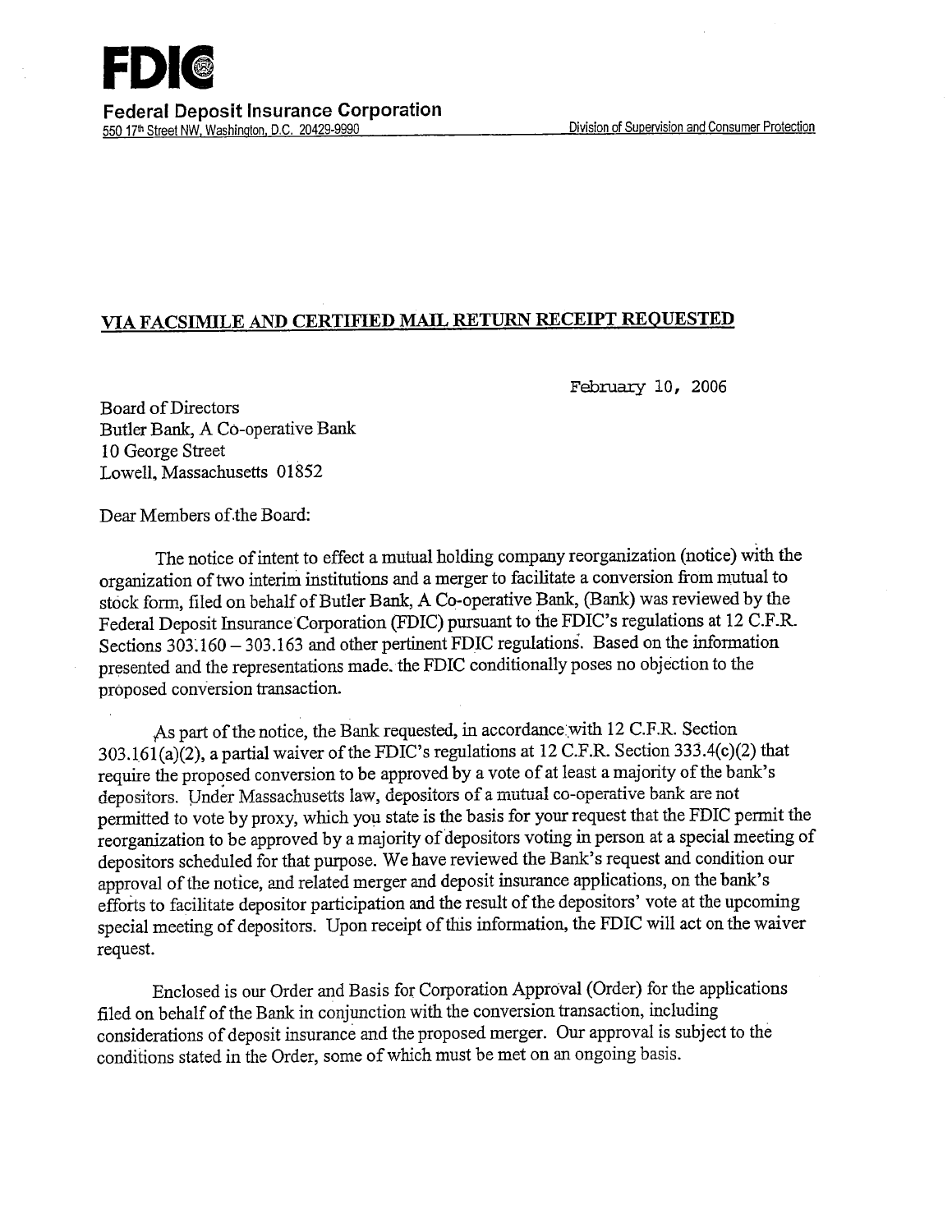Board of Directors Butler Bank - A Co-operative Bank Page 2

Once available, please provide the Boston Area Office the information necessary for us to act on the waiver request. Subsequently, notify the Boston Area Office in writing when the proposed transaction has been consummated. If an extension of the time limit included in the Order is required, a letter stating the reason for the request of a specific extension of the limit should be submitted to the Boston Area Office.

Sincerely,

# **/S/**

Jøhn M. Lane Deputy Director

Enclosure

cc: Mr. Ned Quint, Esq. Luse Gorman Pomerenk & Schick, P.C. *5335* Wisconsin Avenue, N.W., Suite 400 Washington, D.C. 20015-2035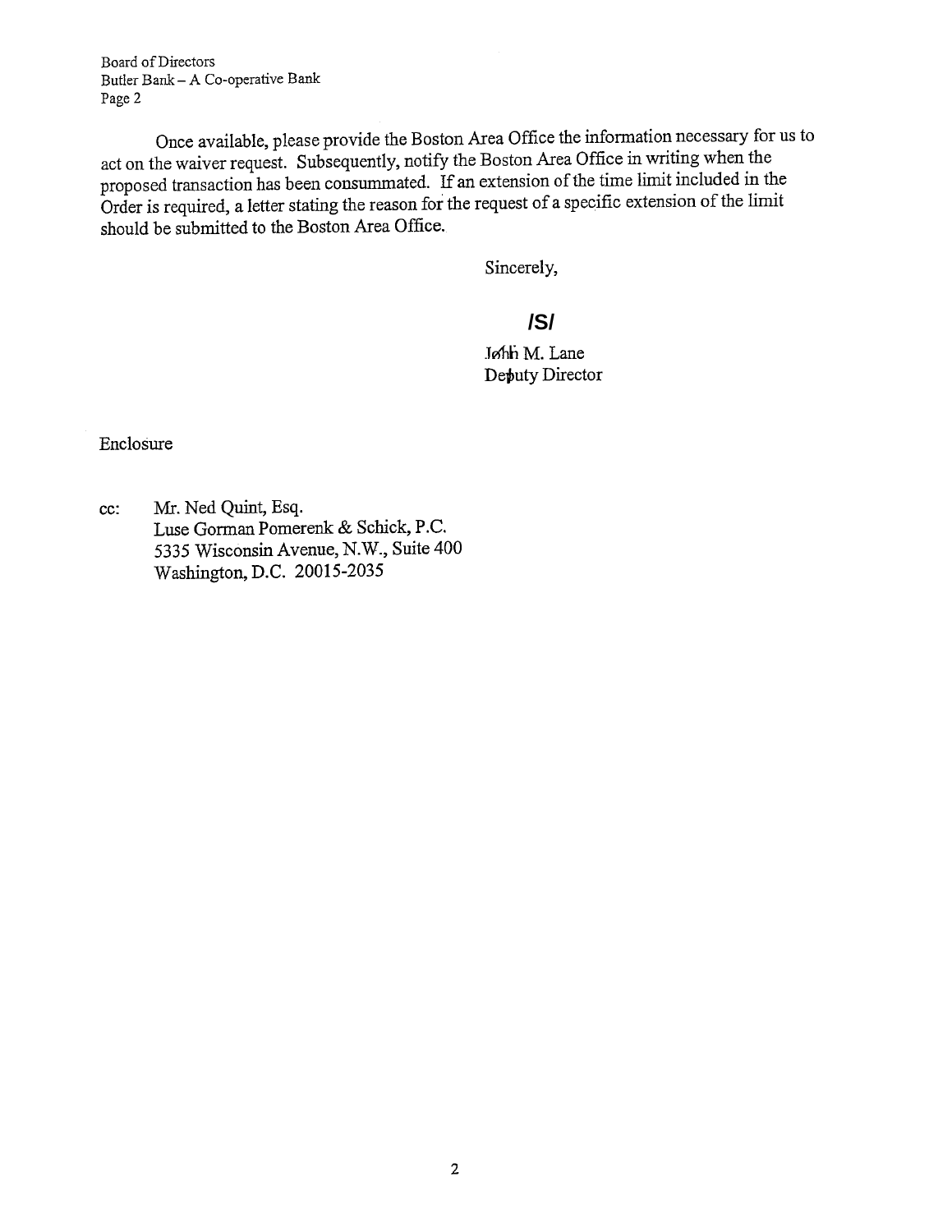#### FEDERAL DEPOSIT INSURANCE CORPORATION

#### Butler Bank, A Co-operative Bank Lowell, Middlesex County, Massachusetts

## Applications for Federal Deposit Insurance and Consent to Merge

## ORDER AND BASIS FOR CORPORATION APPROVAL

Pursuant to Section *5* and Section 18(c) and other provisions of the Federal Deposit Insurance Act ("FDI Act"), an application has been filed on behalf of Butler Bank, A Co-operative Bank, Lowell, Massachusetts, ("Mutual Institution"), currently a state-chartered mutuallyowned Bank Insurance Fund member with total resources of \$157,229,000 and total deposits of \$132,471,000 as of December 31, 2005, for the FDIC's consent to merge with Butler Bank (Stock Bank), Lowell, Massachusetts, a proposed new state-chartered stock co-operative bank, which will be the resulting bank. In addition, applications have been filed for Federal deposit insurance for Stock Bank and a de novo state-chartered mutual co-operative bank, which is to be subsequently reorganized into a mutual holding company.

The transaction is to effect the Mutual Institution's plan of reorganization which, solely to facilitate such undertaking, provides for:

- the Mutual Institution to establish a de novo Massachusetts-chartered mutual cooperative bank, to be known as Butler Bank, A Co-operative Bank (In Formation) ('De Novo");
- the De Novo to reorganize into a Massachusetts-chartered mutual holding company to be known as Butler Bancorp, MHC ("MHC");
- the MHC to establish a new Massachusetts-chartered stock co-operative bank as a wholly-owned subsidiary of the MHC to be known as Butler Bank ("Stock Bank");
- the MHC to establish a Delaware stock holding company as a separate wholly-owned subsidiary to be known as Butler Bancorp, Inc. ("Stock Holding Company");
- the Mutual Institution to immediately merge with and into the Stock Bank, with the Stock Bank as the surviving entity under the name of Butler Bank which will be a Massachusetts stock co-operative bank ("Resultant Bank"); and
- the MHC will contribute all the shares of common stock of the Stock Bank to the Stock Holding Company, which will result in the MIHC owning 100 percent of the common stock of the Stock Holding Company, which will own 100 percent of the common stock of the Resultant Bank.

At the conclusion of the reorganization, the deposits of the Mutual Institution will continue to be insured under the Bank Insurance Fund. Following the consummation of the merger, the Resultant Bank will operate the same business, with the same management, at the same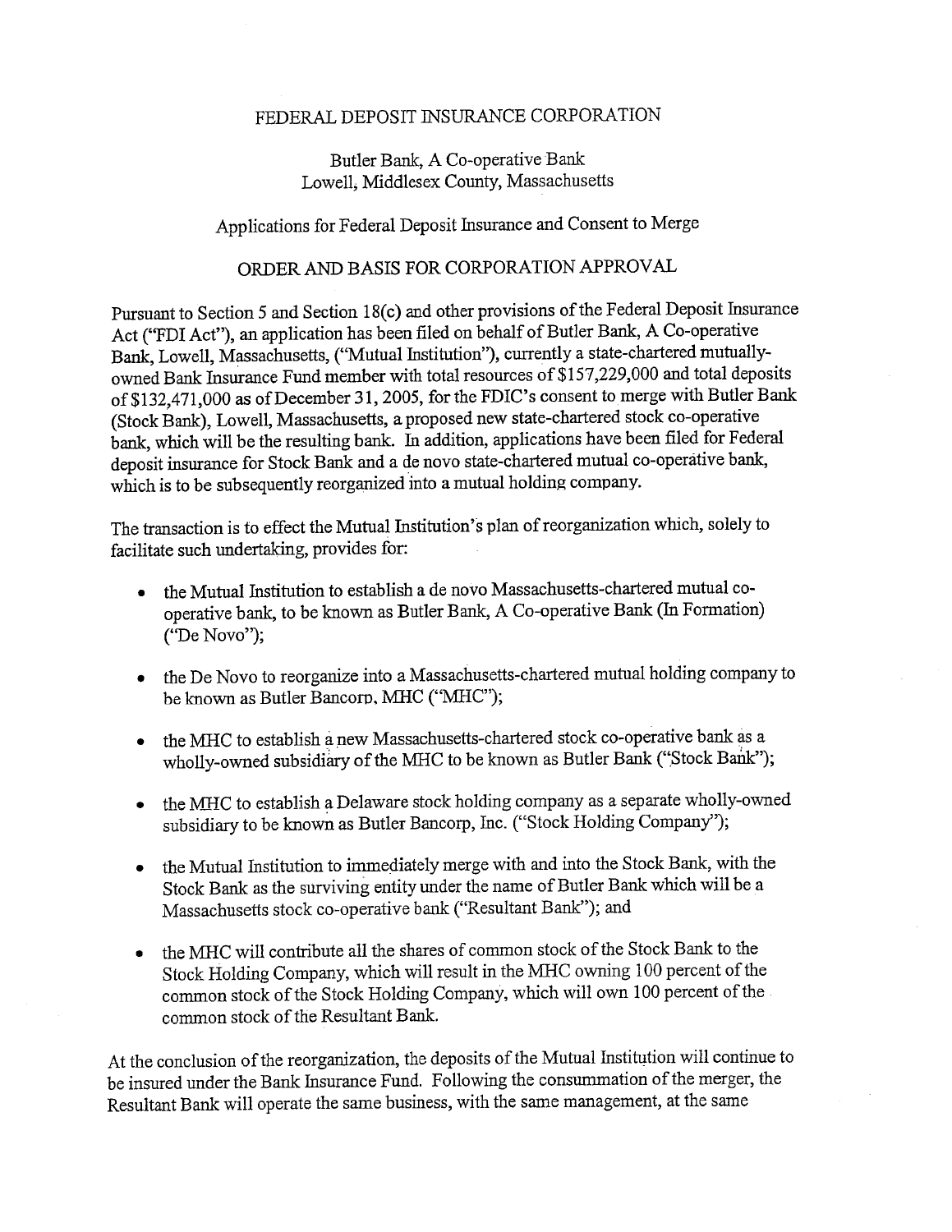locations now being served by the Mutual Institution. The proposed transaction, per se, will not alter the competitive structure of banking in the market served by the Mutual Institution. The Resultant Bank's principal office will continue to be located at 10 George Street, Lowell, Massachusetts.

Notice of the proposed transaction, in a form approved by the FDIC, has been published pursuant to the FDI Act. A review of available information, including the Community Reinvestment Act ("CRA") Statement of the proponent, disclosed no inconsistencies with the purposes of the CRA. The resultant institution is expected to continue to meet the credit needs of its entire community, consistent with the safe and sound operation of the institution.

In connection with the applications, the FDIC has taken into consideration the financial and managerial resources and prospects of the proponent banks and the Resultant Bank, and the convenience and needs of the community to be served. In connection with the applications for deposit insurance, the FDIC has taken into consideration the financial history and condition, adequacy of the capital structure, earnings prospects, general character and fitness of management, risk to the insurance fund, convenience and needs of the community, and consistency of corporate powers. Having found favorably on all statutory factors and having considered other relevant information, including all reports on competitive factors furnished by the Comptroller of the Currency, the Board of Governors of the Federal Reserve System, the Director of the Office of Thrift Supervision, and the Attorney General of the United States, it is the FDIC's judgment that the applications should be and hereby are approved, subject to the following conditions:

- 1. That except for the proposed transfer of stock to Butler Bancorp, Inc., no shares of the stock of Butler Bank shall be sold, transferred or otherwise disposed of, to any person (including any Employee Stock Ownership Plan) unless prior notice is provided to, and non-objection is received from the FDIC;
- 2. That, prior to a sale, transfer or other disposition of any shares of Butler Bancorp, Inc. by Butler Bancorp, MIHC to any person (including any Employee Stock Ownership Plan), or a conversion of Butler Bancorp, MIHC to stock form, Butler Bank will provide written notification to the FDIC and provide the FDIC with copies of all documents filed with the state and federal banking and/or securities regulators in connection with any such sale, transfer, disposition or conversion;
- 3. That should any shares of the stock of Butler Bank or Butler Bancorp, Inc. be issued to persons other than Butler Bancorp, MHC, any dividends waived by Butler Bancorp, MBC, must be retained by Butler Bancorp, Inc. or Butler Bank and segregated, earmarked, or otherwise identified on the books and records of Butler Bancorp, Inc. or Butler Bank. Such amounts must be taken into account in any valuation of the institution and factored into the calculation used in establishing a fair and reasonable basis for exchanging shares in any subsequent conversion of Butler Bancorp, MHC, to stock form; such amounts shall not be available for payment to, or the value thereof transferred to, minority shareholders, by any means, including through dividend payments or at liquidation: